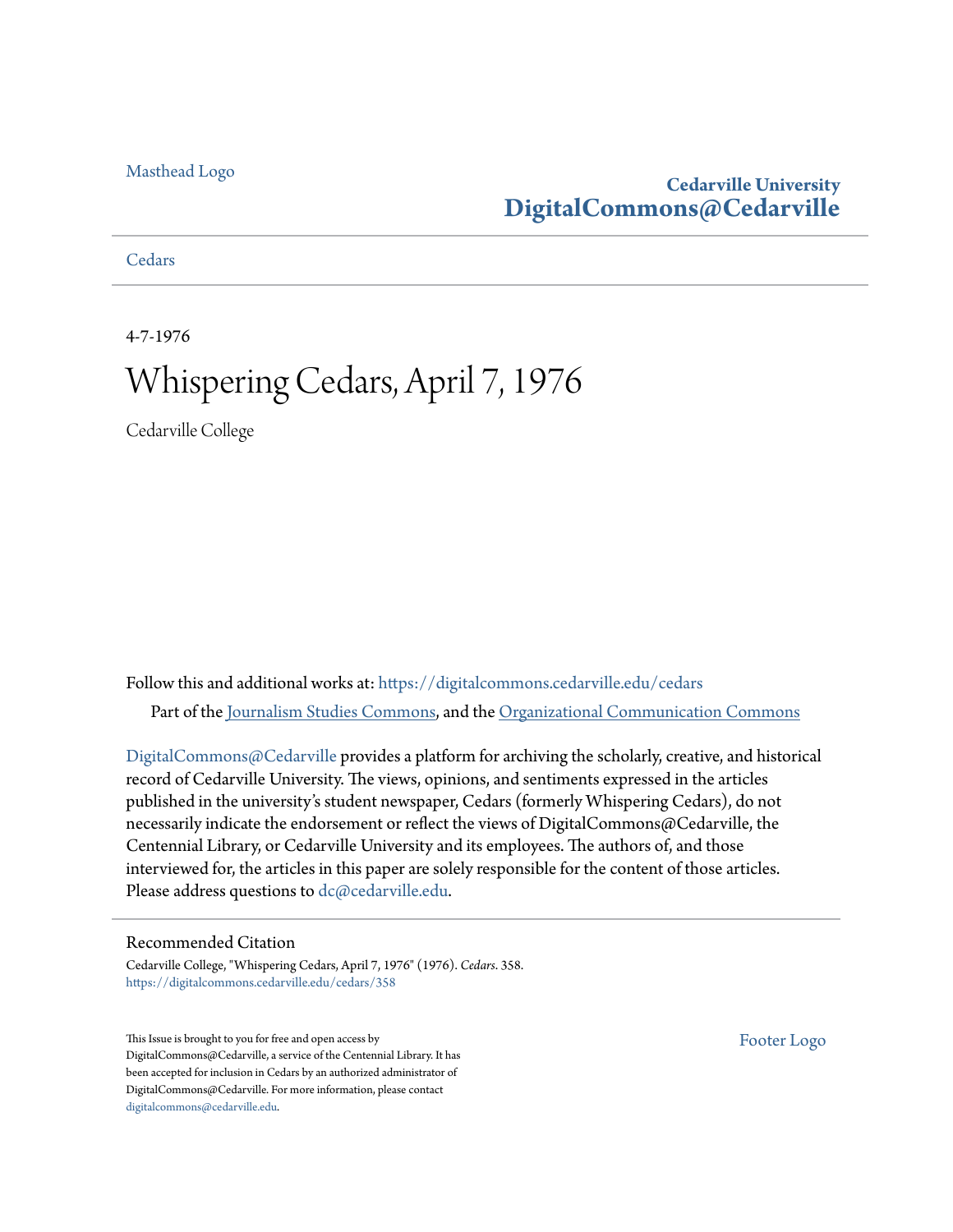

Vol. 44· No. 11

Karate is characterized by the use of hands and feet for self~defense.

# C.C. Plans **Spring Outings**

#### By Eileen Dugan

A rubber raft trip and a Cincinnati Red's ball game are two of the major activities being planned for interested Cedarville students this spring.

On Thursday, April 15, 1976, the day before Good Friday, eight Cedarville men will be leaving on the raft trip down the Cheat River into West Virginia.

 Cost of tickets is \$3.00 for students, \$3.50 for the college family and \$4.50 for non-college persons.<br>Transportation will be provided by

the school and departure time is scheduled for approximately 3:00 p.m. Game

# *Black Belt Instructs ...* rate Group Forms

According to the Student Activities Office, the fellows that signed up for this trip are John Prugh, Duncan Fields, Keith Glassey, Mike Kessel, Barry Heagy, Dale West, John Bole and Mr. Dick Walker.

The Red's game against the New York Mets will take place on May 15, 1976, and as of the present time, approximately 25-30 tickets are left.

According to Kevin Lee, who is one of the assistant instructors, "the main purpose for the group's existance is to offer both men and women a chance to systematically approach the art of self defense.'

The idea to start a Karate group at Cedarville College was suggested by Goodbar early last fall, after which Lee became responsible for most of the legwork. As Kevin expressed in an interview, "A lot of the credit goes to Dean Rickard for getting behind the idea and helping us get it past the administrative committee."

Cedarville, Ohio

April 7, 1976

#### By Bryan Waggoner

<sup>A</sup>group of approximately twenty Cedarville College students began work last Saturday, April 3rd, on conditioning and , developing techniques in the Japanese martial art of Karate. They are under the instruction of Mr. Steve Goodbar, who holds a black belt in the, art.

Mr. Goodbar is presently a student at Cincinnati Bible College and was previously the instructor at a Xenia Karate school. Steve is also noted for having won many trophies in almost every tournament in which he has competed.

# To Study Plus-Minus Grading

Goodbar will be emphasizing the sport aspect of Karate rather than the philosophy and meditation aspect which is nor mally characteristic. A great deal of emphasis will also be placed on a time of devotions at each session.

> The plan will have some negative<br>effect upon those students who now get along with a C minus, in that C minus under the new plan would be 1.7.

Okinawan Shorin Ryu is the official name for the type of Karate being taught, and it is characterized by use of the hands and feet as self defense. After sufficient techniques have been develop ed, the participants will begin sparring with other members of the group. The fighting will, however, be under strict supervision by Steve and assistant in structors Lee, Hershel Schenck, and Gary Youngman. Proper protective gear will be worn at all times during fighting.

## *Spring Play...* . illage Players Present 'Taming of the Shrew'

It is that time of year again, when Cedarville College will have its annual spring play. This year's spring production is titled "Taming of the Shrew,'' by William Shakespeare.

As the official meeting will be but once a week on Saturdays at the afore mentioned time, participants will be expected to work on their own personal conditioning on a regular basis throughout the week. Only through this individ ual discipline, will they attain the satis faction of reaching the different levels of belts offered in the art.

Kevin Lee would like to express the fact that those who would have a serious interest in joining the group can contact him through inter-campus mail about the possibility. As the number of students is limited those interested are asked to not merely show up on Saturday, but to first talk with Kevin.

#### By Eileen Dugan

The Educational Policies Committee has been asked (by vote of the faculty) to study the reopening of the plus and minus grading system. The matter had been presented to the faculty in 1973 but had been tabled partly because of the pending close of the academic year.

time is 5:15 p.m. <sup>p</sup>lay before the actual rehearsals began.

The purposes of the plan would be to 1. allow faculty members more discrimination in assigning grades, 2. reduce the relatively large distance between a "C minus" and a "C plus," 3. acknowledge these differentials in the student's cumulative grade point average. The numerical equivalents of the plus and minus marks would be: A equals 4.0, A minus equals 3.7, B plus equals 3.3, B equals 3.0, <sup>B</sup>minus equals 2.7, C plus equals 2.3, C equals 2.0, C minus equals 1.7, D plus equals 1.3, D. equals 1.0, F' equals 0.

The Choralaires presented sacred concerts in churches throughout Indiana, Michigan, Ontario (Canada), New York and Ohio.

given by individual members of the choir followed. Other numbers performed include "If That Isn't Love," "God is so Good," and "Alleluia."

"This might be more fair," stated Dr. Clifford W. Johnson. It would give an advantage to the student who works hard for a  $\overline{B}$  and the student who barely gets by. But since "You can't give <sup>a</sup> plus to an  $A. \ldots$ ", the overall grade point average of Cedarville College might decrease slightly. According to Dr. Johnson, this is not a major concern. All over the nation, college grade points have been rising and Cedarville College· is no exception. Therefore, the faculty are not too concerned about a slight decrease in overall GPA. Dr. Johnson went on to say, "We don't think it will change very much." As an example, he went through his gradebook, comparing possible pluses and minuses and found a relatively equal amount.

The Choir was also on tour March 19-28. Their travels took them to Indiana, Iowa, Minnesota, Illinois and Wisconsin. According to Mr. Matson, the purpose of the tour was to "glorify God through music . . . see people reached with the Gospel . . . and Christians built up.'

## Gamma Chi Hosts "Continental Express"

After dinner there will be entertainment by college personnel featuring skits, honky-tonk piano and guitar music. <sup>A</sup> special guest will also be on hand from the Old West — the famous "circuit ridin" preacher"!

It is uncertain at the moment as to whether the plan will be adopted. "I think it is an interesting proposal which deserves careful study," was Dr. Johnson's present opinion. If there were to be <sup>a</sup>new plan, it would most likely come into effect in the 77-78 academic year. The plan could be tried for any period of time and then dropped without any real hardship.

#### By Bob Foreman

This production is being directed by Speech teacher, Miss Marsha Shepard. She is very excited about this play and does consider it to be quite a challenge for both herself, and the students participating in the cast.

By the fact of Cedarville being an institution of higher learning, Miss Shepard feels as though the college has a responsibility to present various types of drama to its students.

Much preparation had gone into

The play does consist of a different period, culture, and style than most of our contemporary period plays. Miss Shepard feels as though one of the greatest advantages of this play is that it will be a great learning academic experience for those who are working with it, and those who are viewing it.

When choosing the cast Miss Shepard looked for specific students who had the potential to play that particular character she conceived in her mind. For a production such as this she found it very difficult to do.

Other important members of the cast include Myron Youngman, who is work~ ing primarily with the set and lighting, Laura Monroe is working primarily with costumes, and Heidi Humble is working with properties. Diane Conrad is also working with the play along with Miss Shepard in organization and development of the play.

At the beginning of the play the shrew is introduced, and it is made known that a shrew does actually exist throughout the play. The plot of the play consists of the dominating Petruchio assuming the responsibility of taming the evil, wicked, shrew.

## -Musical Groups Travel During Break

The cast: Jeff Phillips as Lucentio, Calvin May as Tranio, Dan Darling as Baptista, Cathy Hulsman at Katherine (the shrew), John Dannenberg as Hortensia, Joyce · Coleman as Bianca, Dave Mahnke as Biondello, K.C.Jones as Petruchio, Duncan Fields as Grunio, Lynne Miller as Curtis, Dan Wickman as Pedant, David G. Wood as Tailor, Dave Riddle as Vincentio and Diane Conrad as Widow.

 Miss Shepard strongly feels that her actors are very creative and outstanding; especially outstanding for such <sup>a</sup>

<sup>p</sup>lay done in this particular period of history. The cast does consist of some new faces that have never been seen in plays before at Cedarville. The entire cast is very excited and enthused about the production.

Spring break brought a busy schedule to 92 musically talented Cedarville College students. Mr. Lyle Anderson and the Choralaires traveled north while the Choir under the direction of Mr. Dave Matson toured the midwest. Both groups had an active ministry within churches as they presented Jesus Christ in song.

Their program had two distinct divisions. The first, "concert works,'' comprised sacred selections from our American musical · heritage. Two numbers were taken from the Bay Psalm Book, published in 1640. This was the first book both written and published in the United States. They also included a Negro spiritual, "Lay Yo Head in de Winduh, Jesus,'' and "Two Fuging Tunes" by the· first American composer, William Billings. A medley "He is Lord" opened the second half of the concert. Testimonies

During their first concert this year the host pastor concluded the service with an invitation and two people were saved. Mr. Anderson remarked, "We were happy to know the Spirit used our ministry in a certain respect there."

He chose to center the concert around the person of Christ. The program was presented in three parts. Among the selections in the first is a twentieth century cycle by Leland Sateren entitled "The Redeemer."

The second part included testimonies (continued on page 3)

Gamma Chi invites you to tour the country via "The Continental Express,'' <sup>a</sup>train which will transport you to New England, Hawaii, and the Old West.

The buffet banquet will also feature food from different parts of the country. While you eat, dinner music will be provided by Jeanne Pippin at the piano.

The banquet will be held this Friday evening, April 9, with no charge to oncontract students. All Cedarville College students are cordially invited to attend this event.



Gamma Chi members prepare decorations for Friday's banquet.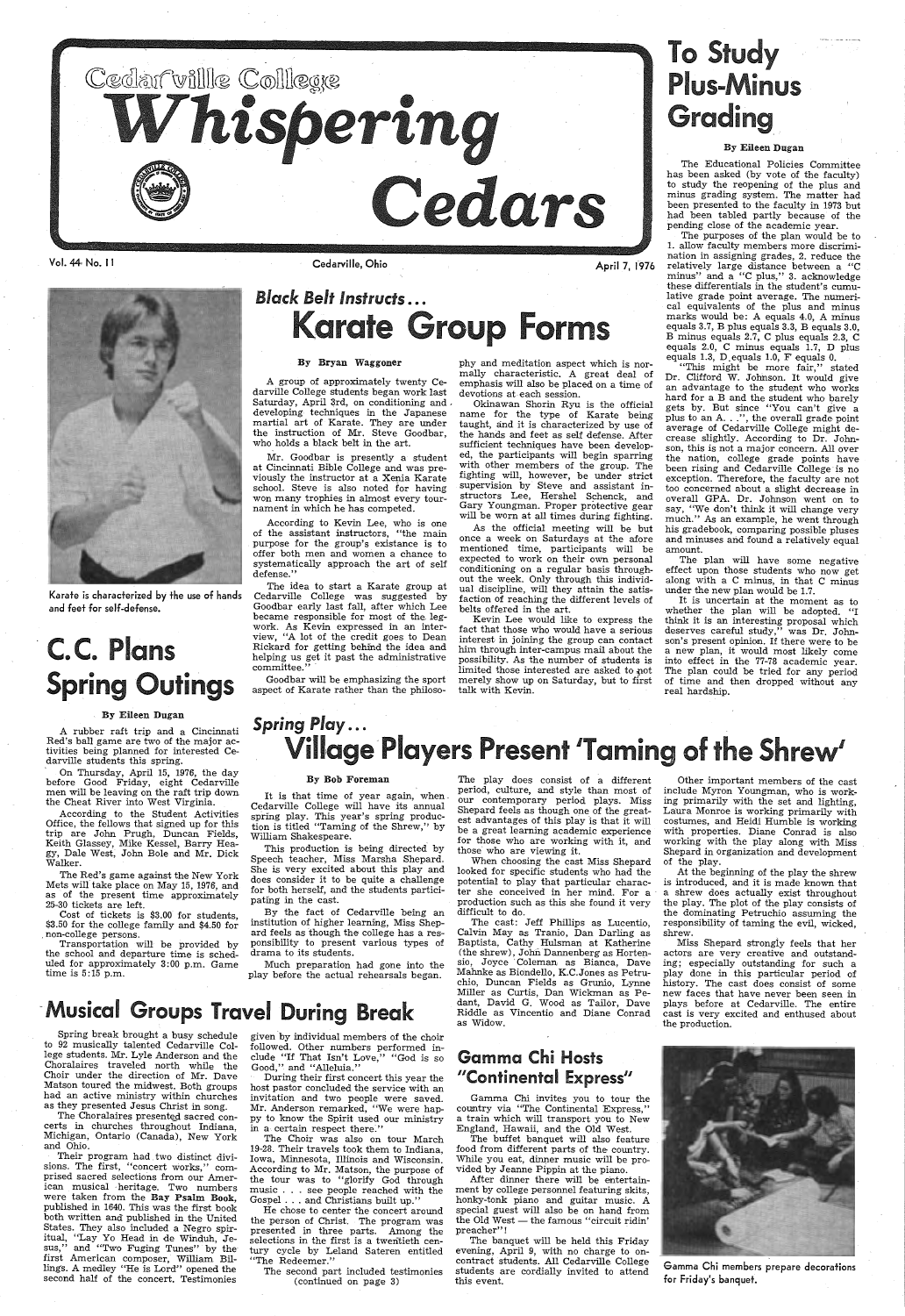### *Editorials-*

## Food Service-lmprovement!

During Fall Quarter, a great "ruckus" was raised over the quality present in the food being served to the students in the cafeteria. Well, last quarter moves toward improvement were made, and they were welcome. While not all of the gripes made about the food were taken care of, a number of them were. The following are a few examples of the improvements seen in the meals here.

First, a new weekly feature called "The Tuesday Night Special" was introduced, featuring Big Mac, Mrs. Paul and her fish, Colonel Sanders (sticky fingers and all), and special guest star  $-$  Mr. Steak. Students received all they could eat ( except in the case of the steak) and usually enjoyed ice cream for dessert.

Thank you, Food Service, for your efforts in improving the food here, and PLEASE keep the progress going.  $-CM$ 

## Cedarville Students-Uninformed?

A second improvement came in the specials that were served on nights other than Tuesday. Many new meals, or at least variations of older ones, were served up. These new meals made eating a bit more exciting.

Improvement was also seen in the lunches. -Many new lunches were prepared. New favorites included the roast beef and ham sandwiches.

These and other improvements took place last quarter. This quarter perhaps will see even more changes for the better. Some changes I'd like to see include:

The column is not meant to be our only source of study, but will hopefully open the way to more research on our own which will enable us to vote intelligently in June and November. The contract of the contract of the contract of the contract of the contract of the contract of the contract of the contract of the contract of the contract of the contract of the contra

# Liberty Lines ... Life in the U.S.S.R.

- 1) Veal patties less often, with more meat inside the crust.
- 2) Less frequent appearances of some of the standard meals (chop suey, for one).
- 3) A continuation of the "Tuesday Night Special."
- 4) *Definite* improvement in Friday night, Saturday noon, and Saturday night meals ( we like to eat on weekends, too).
- 5) Less jello and less starch.

As an election year has once again come around and presidential primaries are taking place across the nation, we will be called upon as United States citizens to cast our vote for a new leader.

But how well-informed are we here at Cedarville College? Do we know the candidates and what they stand for, or are we content to be uninformed and "let the world pass by"?

As a service to Cedarville students, Whispering Cedars is publishing a column this spring quarter entitled "Campaign '76." It is our purpose to aid students in a better understanding of "what's happening" by providing reports on the campaign itself, as well as background on the candidates and issues.

*Campaign* <sup>1</sup>*16 ..•* 

#### By Robert M. Bartell

WASHINGTON, D.C., (Liberty Lobby  $News Service) - It is difficult for most$ Americans to find out just exactly what is going on in the Soviet Union.

Elliott, G. Connors, B. Foreman, A. Ross, J. Dannenberg, C. Poskey Advisor . . . . . . . . . . . Mr. Ron Grosh

Whispering Cedars is published bi-<br>weekly by the students of Cedarville<br>College. The opinions expressed herein<br>are those of the writers and do not<br>necessarily reflect the attitudes or<br>opinions of the faculty or administra-

The Soviet authorities are notoriously close-mouthed about statistics and the average tourist rarely has the opportunity to dig below the surface with the Russian citizenry.

### Political Knights Seek Presidency By Chuck Elliott elimination "jousts" with other contend-

However, a number of people around the world spend their time examining Soviet papers, documents, magazines, and smuggled out reports, and one of these is the "Intelligence Digest" published in England.

In a recent issue, the "Digest" talked about everyday life in Russia, and some of the things they report will shock you.

delegates therefore are the goal, and for the knights of the Republican order 1,130 are needed for the nomination while those knights of the Democratic order need 1,505 delegates.

In the. "Intelligence\_ Digest" there are reports that "Prostitution is not nearly as widespread in any west European capital as it is in all the major cities of the Soviet Union. The spread of venereal disease has assumed nightmare proportions for the Soviet health authorities." The blame, it has been officially admitted, does not lie with the large number of professional prostitutes ... for example Leningrad alone has thousands of registered prostitutes . . . for these can be medically controlled, but rather with the masses of unofficial part-time, fulltime and casual streetwalkers."

So they went to the hamlet of Iowa to see who would gain the first victory. Many familiar faces .were there; the heir apparent Sir Gerald of Clumsy was found and also his only opposition, Sir Ronald of Burbank was seen to be present. In the other camp the unfamiliar outran the



Hand-in-hand with the staggering degree of prostitution prevalent throughout the country is a divorce rate that is causing official concern. A Moscow journal disclosed that the divorce rate had jumped from three percent in 1950 to over 30 percent in 1972. In fact, the Soviet Union now boasts the highest divorce rate in the world.

familiar especially in the case of the peanut baron from the south of the realm, Sir Jimmy of Teeth. Other contenders were Sir Birch of Bayh, one of the original happy hoosiers, and the better known Sir Scoop of Jackson. The caucus met, and the final tally showed Sir Gerald edging Reagan by 16 votes while in a surprise upset Sir Jimmy charged to victory. While some felt the only dazzling thing about Carter was his mile smile, others thought this outcome might be the foretaste of things to come.

There is an alarming increase in juvenile delinquency. Robbery today is as big a problem in the major Soviet cities as it is anywhere in the West. Fifty to 80 percent of such crimes of violence are committed by youths, usually working in groups.

Drug addiction is growing at the same alarming rate, noticeably so in the southern regions of the country and in Soviet Central Asia.

The vice chairman of the Georgian Council of Ministers has spoken openly of the alarm about narcotic addiction

I would like you to print this ad in your paper as to give me a chance to rid myself of this loneliness.

Inquire for more information - talk to Karen Thomson, Craig Miller, Mr. Grosh, or write to the *Whispering Cedars* thru Inter-Campus Mail.

Once upon a time in a land of spacious and amber waves of grain twelve men decided to make a journey throughout the land in search of ah elusive dream, in search of an awesome privilege and responsibility, in search of the presidency. These men, having each gained high positions in the ranks of their distinct orders of political knighthood now endeavored to attain above all others the highest position at the round table in Washington D.C.

### YELLOW SPRINGS **NEWS**

In order to achieve this position, each knight had to place himself in various

| <b>The Whispering</b><br><b>Cedars Staff</b><br>$\ddot{\phantom{0}}$                                                                                                                        |  |  |  |  |  |  |
|---------------------------------------------------------------------------------------------------------------------------------------------------------------------------------------------|--|--|--|--|--|--|
| Co-editors  Craig Miller<br>Karen :Thomson                                                                                                                                                  |  |  |  |  |  |  |
| Layout Editor  Dianne Monts                                                                                                                                                                 |  |  |  |  |  |  |
| Sports Editor Mike Cuffman<br>Business Mgr. Bryan Waggoner                                                                                                                                  |  |  |  |  |  |  |
| Correspondence Sec'y Ruth Wagner                                                                                                                                                            |  |  |  |  |  |  |
| Advertising Mrgs. John Potter<br>Phil Miller                                                                                                                                                |  |  |  |  |  |  |
| Staff: M. Niles, D. DeNicola, J. Gil-<br>bert, W. McNiece, E. Dugan, C.<br>$\mathbf{D}$ $\mathbf{F}$ $\mathbf{L}$ $\mathbf{F}$ $\mathbf{L}$ $\mathbf{F}$ $\mathbf{L}$<br>EII'-11 C C------- |  |  |  |  |  |  |

*Page2* 

ers in order to narrow the field of competition to two major combatants from the two major parties in the realm. Those two who survive the eliminations, which culminate in grand gatherings called conventions during the summer, will face a grand finale face-off tourney in November. To be assured safety before these dragon conventions that the knights knew they faced in the summer, they set out to scour the nooks and crannies (for anyone from crooks to nannies) of the land for a defense known as delegate support. This support would wield a sword called early nomination. The

The valiant knights then set out to gain these valuable assets through a type of joust known as a primary. This form of entertainment begins as the local populace of a sector of the nation turn out, then watch to see which knight uses his lance most effectively to give his opponent the shaft. This form of battle dominates, but in the earliest contest another type of combat took place. This was a caucus, where instead of\_ the party in general choosing the delegates, party leaders gather together for this function. The first battle was to be found in the Iowa Caucus as this was the first effort of the knights, and early strengths and weaknesses could be seen.

The next joust took place in New Hampshire, that part of the realm where (continued on page 3)

Chuck Elliott

among the youth.

The authorities are also fighting a losing battle against alcoholism. The average annual consumption of hard liquor per person in the Soviet Union is twice that of the United States.

It is officially estimated that at present 13 billion rubles a year are spent on vodka alone and that six to seven million drunkards a year have to spend some time in drying out institutions.

Because anyone in this country has difficulty picking up a daily newspaper without shuddering at the direction this country seems to be taking, it should encourage you to learn we're not as bad as you thought we were. Obviously, the Marxist "permissive society" doesn't work any better in the land of its origin than it does here in the U.S.A. And that, my friends, is good news.

Reader's comments are welcome. Please pass along any points of view to Liberty Lobby, Dept. 4-2, 300 Independence Ave., S.E., Washington, D.C. 20003.

## **Letters**

#### Dear Editor:

I would like someone to write. My interests are music, sports and writing poems. I was in Vietnam.

Mr. Alan Young 127-828 Box 69

London, OH 43140

# WANTED! DEAD OR ALIVE (preferably alive) ONE (I) STAFF PHOTOGRAPHER.



Awards for exeHence in typography

National Newspaper Association Contests 1973 {3rd) 1963 ( 1st) 1970 (2nd) 1962 (3rd) 1969 (3rd) 1959 {2nd) 1965 ( !st) Ohio Newspaper Association Contests

1973 (3rd) 1972 (3rd) 1970 { 1st) 1969 ( 1st) 1968 (3rd) 1967 ( !st) 1965 ( 1st) 1955 ( 1st) 1964 (1st) 1962 ( 1st) 1961 ( 1st) 1959 ( 1st} 1958 ( 1st} 1956 {1st)

*Whispering Cedars*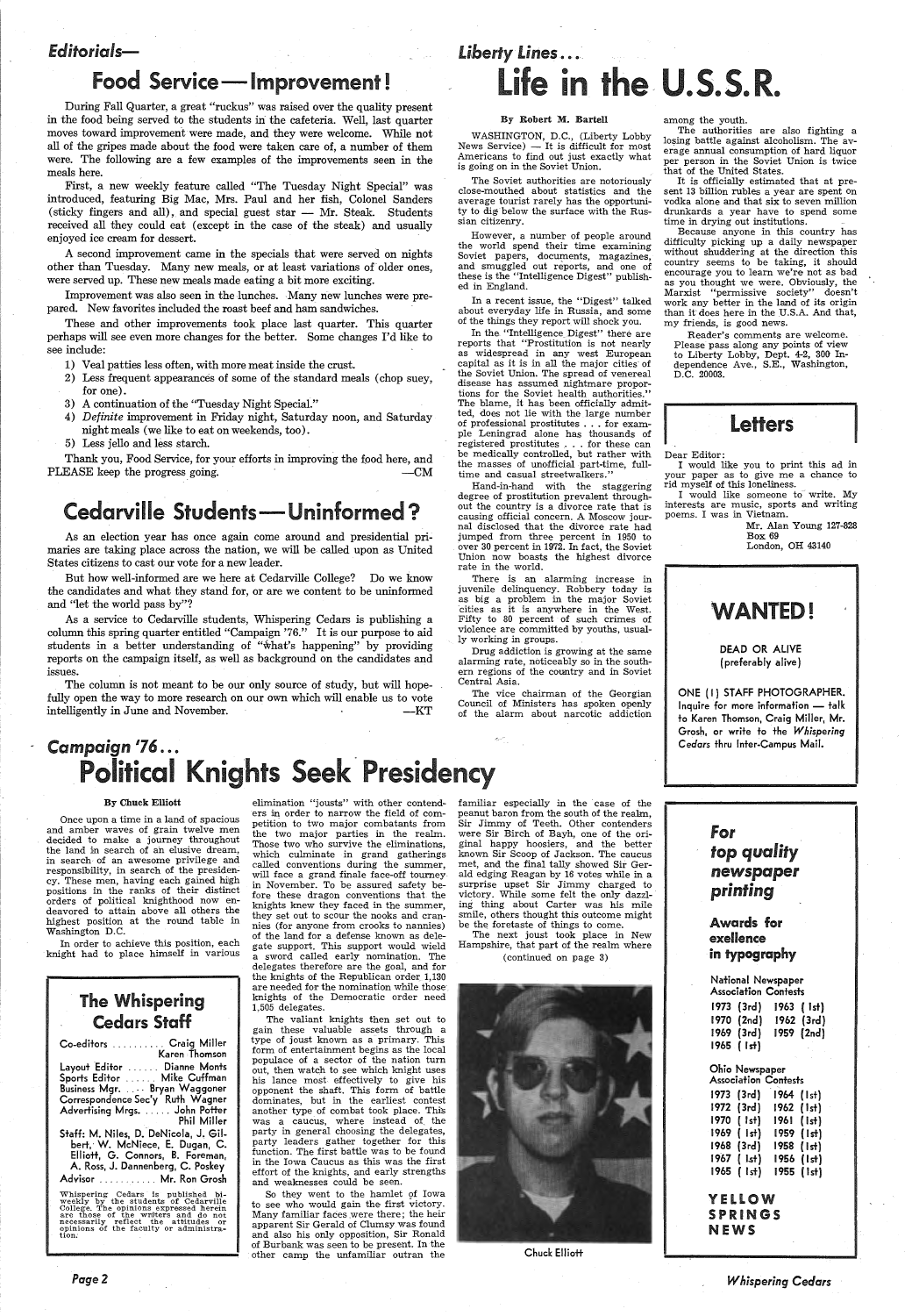# **Choralaires** ost Concert

#### By Diane DeNicola

"Yea, they shall sing in the ways of<br>the Lord; for great is the glory of the Lord" (Ps. 138:5). This is exactly what<br>the Choralaire members did Friday night, April 2nd, in Alford Auditorium.

Various styles of music, ranging from choral concert works to American anthems to gospel selections, were very aptly performed by the Choralaires under the direction of Mr. Lyle Anderson.

## Senior Recital '

The greatness of our God and the message of salvation through Jesus<br>Christ was clearly heard throughout the<br>program and His love and peace were evidenced by the musical and facial expressions of each singer. One could sense the presence of the  $Lord - He$ spoke through the music and I'm sure the hearts of all in attendance were richly blessed.

Not only does this concert fulfill rethese students as proficient *in* their areas of concentration and helps to develop poise in performance as it also displays their talent.

The program to be presented comes by joint consensus of advisor and advisee. Together they rehearse a repertoire which exemplifies the performer's talent. There is, however, no letter grade given for the public performance.<br>This quarter six music majors have

"Let everything that hath breath praise the Lord. Praise ye the Lord."

#### 図



EN ON ON ON ON ON ON ON ON ON ON ON ON ORDER

"There is no new thing under the sun." Ecc. 1:9

### Bibliomania ..•

the opportunity to be presented in concert. They also must prepare program notes to accompany their selections.

#### By Wendy McNiece

Hours of lessons, practice, and memorization finally culminate into an hourlong production known as the Senior Recital. As a necessary requirement for a Bachelor of Arts or Bachelor. of Music Education degree, most music majors begin working on recital programs two years before graduation.

Dr. Charles Ellington, voice instruc-<br>tor, has three senior students giving recitals. April 1, Carol George presented an hour-long concert given in joint co operation with Mr. McClure, piano teacher. Her concert was half piano and half voice. April 13th will be Wendy Estes' performance date, which will include, a group of numbers done in Spanish. Koletta Stamper will not be performing until May 20th.

# Watergate Figure Explains His Conversion

#### By Jim Gilbert

The book opens with the 1972 Nixon victory party. The story then flashes back to Colson's childhood, education, and his stint in the marines. The plot returns as Colson resigns his position the testimony of an important client and old friend, Tom Phillips, Colson was introduced to Christ. At the time he large- ly ignored Phillips' comments, but within a few months he returned to ask some questions. Phillips gave Colson Mere Christianity by C. S. Lewis. Upon reading the book, Colson made his decision for Christ.

Born Again is the gripping autobiography of Charles Colson (President Nixon's personal "Hatchet Man") who was converted to Jesus Christ during Watergate. Because of his conversion, he pleaded guilty to charges of obstructing justice and spent seven months in prison. Born Again is the moving story of how Christ changed this man's life from the tough, profane, ex-maripe cap-

### Choirs Travel

#### (Continued from page 1)

and special music. Part three was comprised of lighter music dealing with the love of Christ and the cross. In this segment of the program, Kathy Howell, student director for spring tour, directed her arrangement of "Lead Me to Calvary." Concluding the concert was <sup>a</sup> devotional given by one of the male members of the choir.

Both the Choralaires and Choir feel the main thrust of their ministry was to edify believers. Mr. Anderson stated, "Tangible results are special occasions in our concerts . . . the bulk of our ministry is devoted to the edifying of God's people."

The reader actually finds himself in-<br>side Colson's mind, thinking his thoughts. He soon is completely absorbed in the immense inner struggle of this new Christian, as he watches his grapple<br>with pride and guilt, and wrestle with the chilling fears of prison life. The reader is pulled into the battle, becoming both <sup>a</sup>spectator and participant in the war for discipleship. He is deeply stirred when the victory is won.

While on tour both groups set aside time each day for devotions and prayer.<br>They had many opportunities to witness as they traveled, stopped for <sup>a</sup>quick shopping spree or spent time with the family who invited them in overnight.

#### PHOTOGRAPHER WANTED

The piano recitals of Mr. Phil Mc-<br>Clure's students include Carol George, Mindy Andes, and Ellen Taft. Miss Andes' program employs, two choral groups with which she has·been rehearsing. Her recital will be April 19th. A such as Bach, will make up Ellen Taft's program to be presented May 24th.

for position on Whispering Cedars staff. Experience preferred. Contact Karen Thomson, Craig Miller, or write to Whispering Cedars, c/o campus mail. Costs covered.

|        | <b>WE CARRY: FUGI-MOTOBECANE-</b> |  |  |  |
|--------|-----------------------------------|--|--|--|
| FALCON | ALL LISTED IN FIRST               |  |  |  |



tain who Nixon bragged would do anything, anything to get the job done, to <sup>a</sup> humble Christian who sacrificed his law and political career and the respect of the nation *in* order to tell the truth.

> The outcome of this tale is neither simple nor predictable. Much more politicking and surprises probably lie in the near future as the struggle for the sword in the stone, the presidency, continues to be fought.

Colson was soon attending prayer meetings *in* Washington. Growing in his faith, he began to see that he must tell the truth about his role in Watergate. After much inner struggle, he plead guilty to a charge of obstructing justice, and was sentenced for 1 to 3 years.

> The protection you can afford, based on what you really need. $``$



TOM MUDDER I 00 W. Main St., Xenia 372-8045 *Alumnus of Cedarville* College

In prison, Colson at first feared for his life and was crushed by what he had come to. But encouraged by a Baptist preacher, he began to share with and help other prisoners, and was soon joy- fully serving the Lord. He was released early and currently is working-for prison reform.

The book, unusually interesting as a whole, is difficult to start because of material leading up to his conversion and is essential in understanding why Colson acted as he did after his New Birth. But -it gets dry at times,

Colson also drops so many names it is sometimes difficult to follow who is who.

But the good points far outweigh the bad. Once the reader is captured by Colson, there is nothing that can tear him away. The suspense mounts as he relates his first serious considerations about Christ. It builds again as he tells of the Lord driving him to tell the truth in court, and continues in his prison experiences.



Chocolate Revel Green Mint Chip - Orange Sherbet Pineapple Sherbet

Few books have brought a lump to the throat of this reviewer. Born Again did.

This book is available in the Cedarville College library and the bookstore.

Trumpeter Keith Risner is scheduled to perform May 22nd and is working with his advisor, Dr. Robert Monroe.

# The Presidency-Campaign '76

#### (Continued from page 2)

the mountains are known to be as green as campaign promises. It was here that practically the same outcome was seen to occur as had happened in Iowh. Yet not all the knights chose to enter these first contests such as Sir Church of Potato who waits for less competition in the field and Sir Schapp of Boredom who hardly anyone can figure out what he is doing (much less care). This contest showed two other key events. First Sir Mo of Udall seemed to permanently bump Bayh from competition, and se-<br>condly the presence of the aging magician, Merlin Humphrey, was felt as he made first efforts to bewitch the Democrats into making him the ultimate contender.

### Sir Gerald Continues To Gain Over Reagan

The contests which followed were for the most part modeled after the early<br>victories aforementioned. However, aforementioned. though Carter dominated in the majority of primaries other individuals were seen to gain significant strength as in the case of Jackson and Udall in Massachusetts. Sir Gerald continued to gain over Reagan until it looked like his demise was imminent. It was. at this time that Sir Gerald, confident, went into the joust in North Carolina to finalize his death holds. As he turned to wave to the crowds, Sir Ronald charged and Gerald was knocked

### Our Goal:

from his (high) horse. Reagan became the victor for the first time breathing new life into his campaign. Carter also won another victory in North Carolina, heralding the ebbing fortunes of the once powerful Duke of Wallace.

### Humphrey Lurks In Shadows

Thus is the tale to date. Six primaries have been held with twenty-four to follow. the next two being in Wisconsin and New York. While it appears the incumbant will continue to do battle with Reagan, it seems the President will remain dominant. However, decisive battles between these two might be found in Texas, Oregon and of course, California, the home of Ronald Reagan. With the Democrats it appears that Carter with his policy of being everything to everybody will continue to keep the front with contenders like Udall and Jackson continuing to strive for the lead. The spectre of Humphrey lurks yet in the shadows as he has much support, though not yet choosing to run in any primaries. The latest polls place him at the lead of all the candidates with Carter heading all announced candidates. ·

MUTUAL LIFE INS. CO. *the quiet company* 

*Page3* 

# NORTHWESTERN